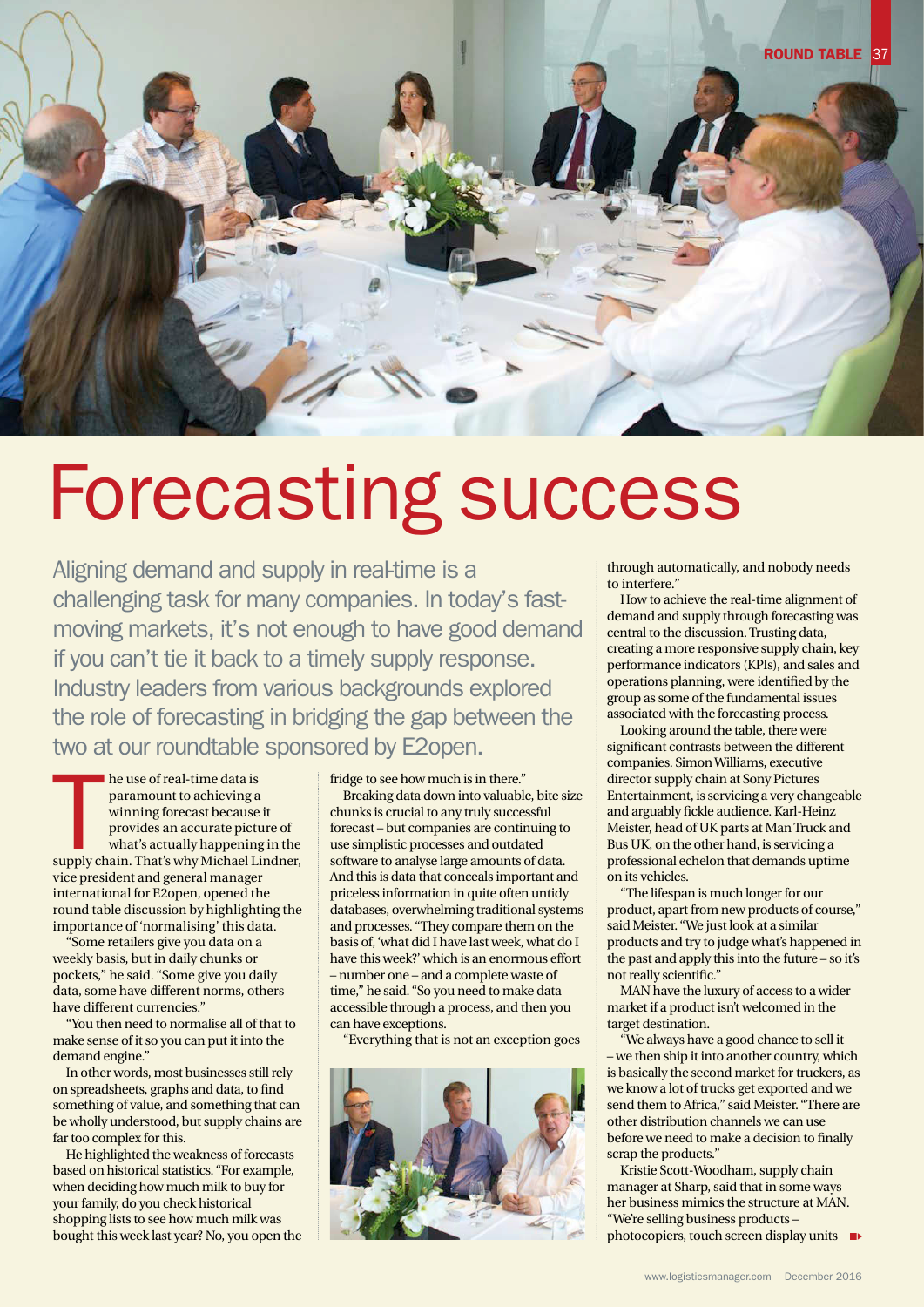

POWERING MULTI-ENTERPRISE SUPPLY CHAINS

## SUPPLY CHAINS COMPETE BETTER WITH E2OPEN'S SUPPLY CHAIN OPERATING NETWORK

MORE THAN 41,000 COMPANIES ON THE E2OPEN NETWORK >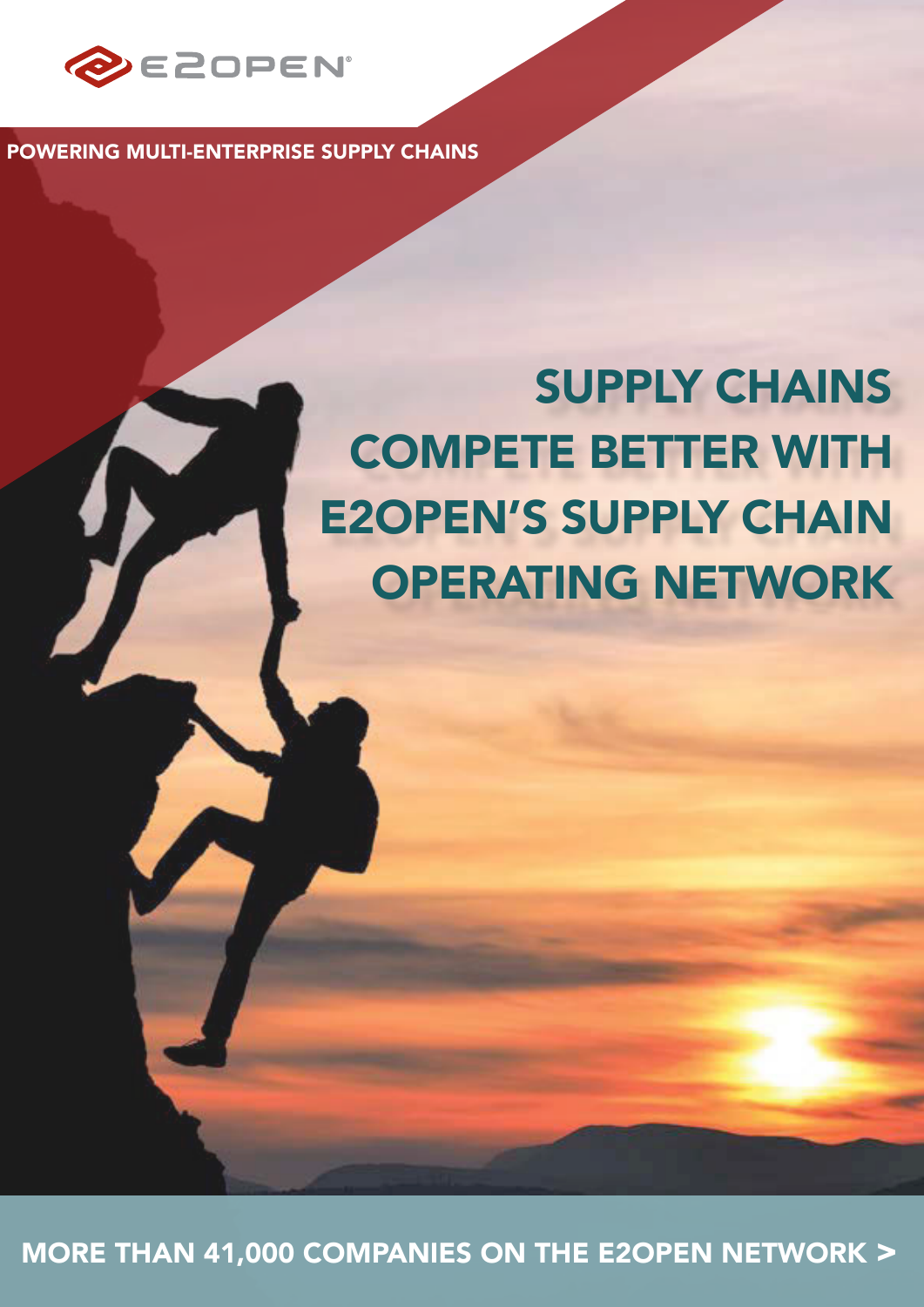39

and things like that," she said. "So we're selling to business customers. On the forecasting side of things we are looking back, not forward, which is wrong."

However, she said, the main complexity for the business is its delivery and outbound supplies.

Satnam Tank, supply chain director at the Global Beverage Company, focused on the importance of understanding what the requirements of the business are: "But then there's the physicality of actually trying to move the products in such a manner."

He said that, on the other side, there's the issue of getting the suppliers on board because they can flex their capacity within a day or two.

"They have limitations and it's trying to

with the perpetuation of an inaccurate forecast, which is second guessed, you do end up creating too little or too much."

For a second time, the importance of data was brought up by the group – but this time, the discussion focused on a different perspective. A problem faced by all those taking part in the conversation, was a lack of trust in data.

"[At Sharp] there is a big focus on the sales team to have a really good, accurate forecast, which it is never is," said Scott-Woodham. "And then there's a whole other team basically ignoring what they've said, and just doing it themselves, so why are we bothering?

"Sales need to be selling, not trying to understand the spreadsheets."

until people really gave out, they didn't trust the black box approach."

Lindner pointed out that the algorithms are improving demand forecasts. "Big businesses, the ones that really buy stock, they rely on algorithms," he said. "They get better and better, the forecasts and the algorithms around forecasting, if you can capture more data and you have technology, it helps you to make better forecasts. But people are beginning to trust it."

Creators of the forecasting system or process may have faith and confidence in it, but it is convincing others of its value that is often the difficulty.

"The concept behind that theory is people. Those companies already have a system in place and it works relatively well and does



understand that, and building it into your transport network, and trying to juggle this all together," he added. "It's then you are worrying about retail, and selling the product."

In response, Mark Mahara, business development director at E2open, said that this results in companies sharing their forecasts with suppliers on a daily or weekly basis. Talking about the influences of seasonality, he said: "So you can have that collaboration, rather than wait for the sun to shine and say, we need X-Y-Z now."

Sony Entertainment's Simon Williams said that quite often forecasts from customers are just not worth the trouble. "They can be useless because they're so far away [from the accurate number]," he said. "And actually



identifying a lack of trust as a common issue for his business: "Our forecasts are driven by numbers we don't necessarily believe in either. To say it's a forecast of what we're actually going to sell – it's not, it's a number to hit a sales requirement."

E2open's Michael Lindner agreed that for many businesses, it's difficult to get people to trust data from a new forecasting system or process.

"It's a problem some of my customers have, once the forecast is in place, how many people do you think believed the number that came through? Nobody – absolutely nobody," he said. "[They] looked into it for weeks and months to really see if the algorithm is better. It was a lengthy process

the job," said Global Beverage Company's Satnam Tank. "And within that, within the band of what the requirements are, the challenge is to get to where you want to be and that obviously means extra expenditure.

He pointed out that if you look at planning managers and forecasting teams, they've already got their own sets of data.

He said that if you start to break down that data, that's where it really matters and where a company can make the difference between key SKUs and trying to push them accordingly.

"Trying to juggle that yourself manually, and it does happen, I've seen it with some of these big companies," he said. "They've got these great systems that they've paid for and invested in, but still somebody at the top